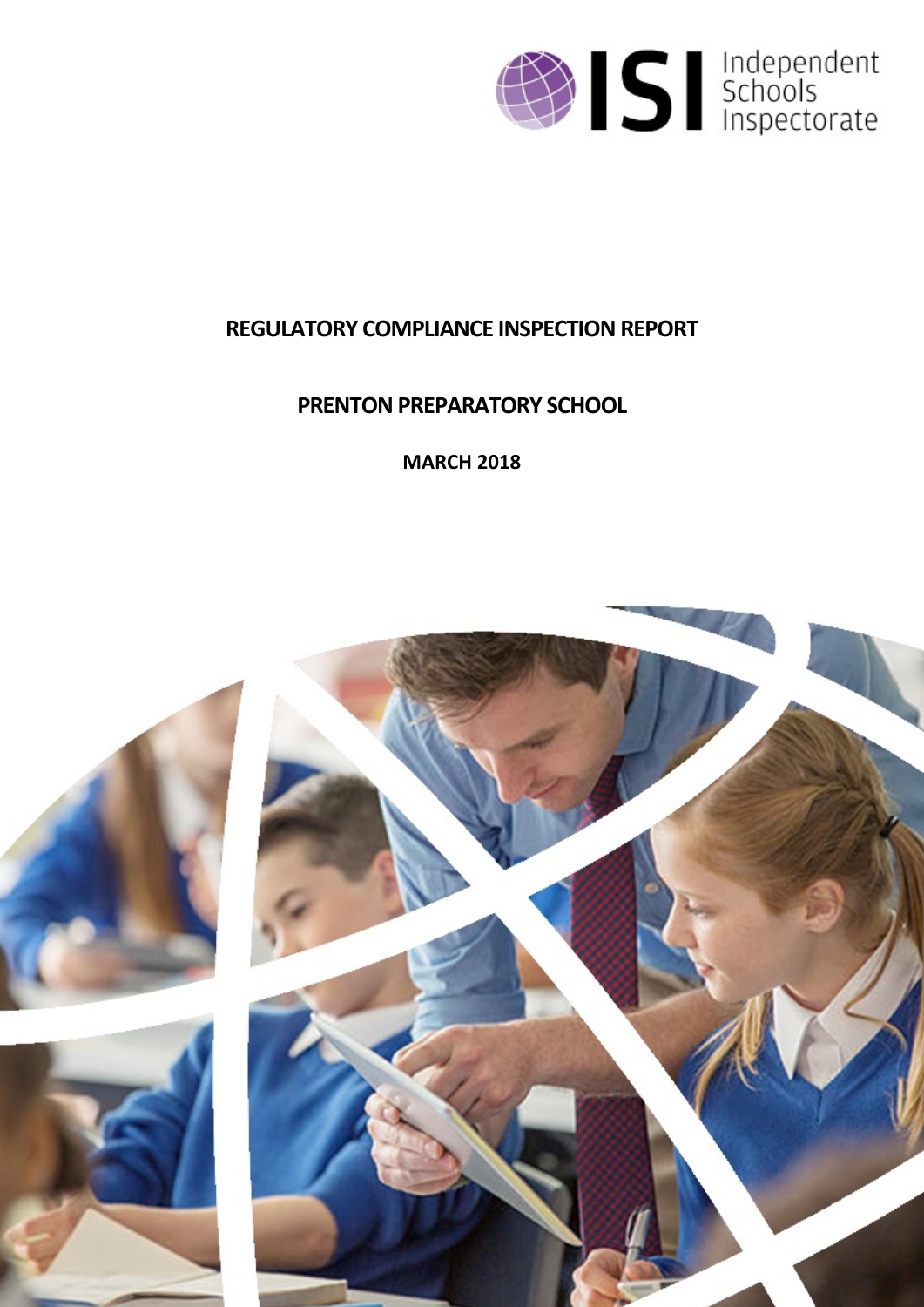## **CONTENTS**

|    | <b>SCHOOL'S DETAILS</b>                                              | 3 |
|----|----------------------------------------------------------------------|---|
|    | About the school                                                     | 4 |
|    | What the school seeks to do                                          | 4 |
|    | About the pupils                                                     | 4 |
| 2. | <b>REGULATORY COMPLIANCE INSPECTION</b>                              | 5 |
|    | Preface                                                              | 5 |
|    | <b>Key Findings</b>                                                  | 6 |
|    | PART 1 - Quality of education provided                               | 6 |
|    | PART 2 - Spiritual, moral, social and cultural development of pupils | 6 |
|    | PART 3 – Welfare, health and safety of pupils                        | 6 |
|    | PART 4 – Suitability of staff, supply staff, and proprietors         | 6 |
|    | PART 5 - Premises of and accommodation at schools                    | 6 |
|    | <b>PART 6 - Provision of information</b>                             | 7 |
|    | PART 7 - Manner in which complaints are handled                      | 7 |
|    | PART 8 - Quality of leadership in and management of schools          | 7 |
| 3. | <b>INSPECTION EVIDENCE</b>                                           | 8 |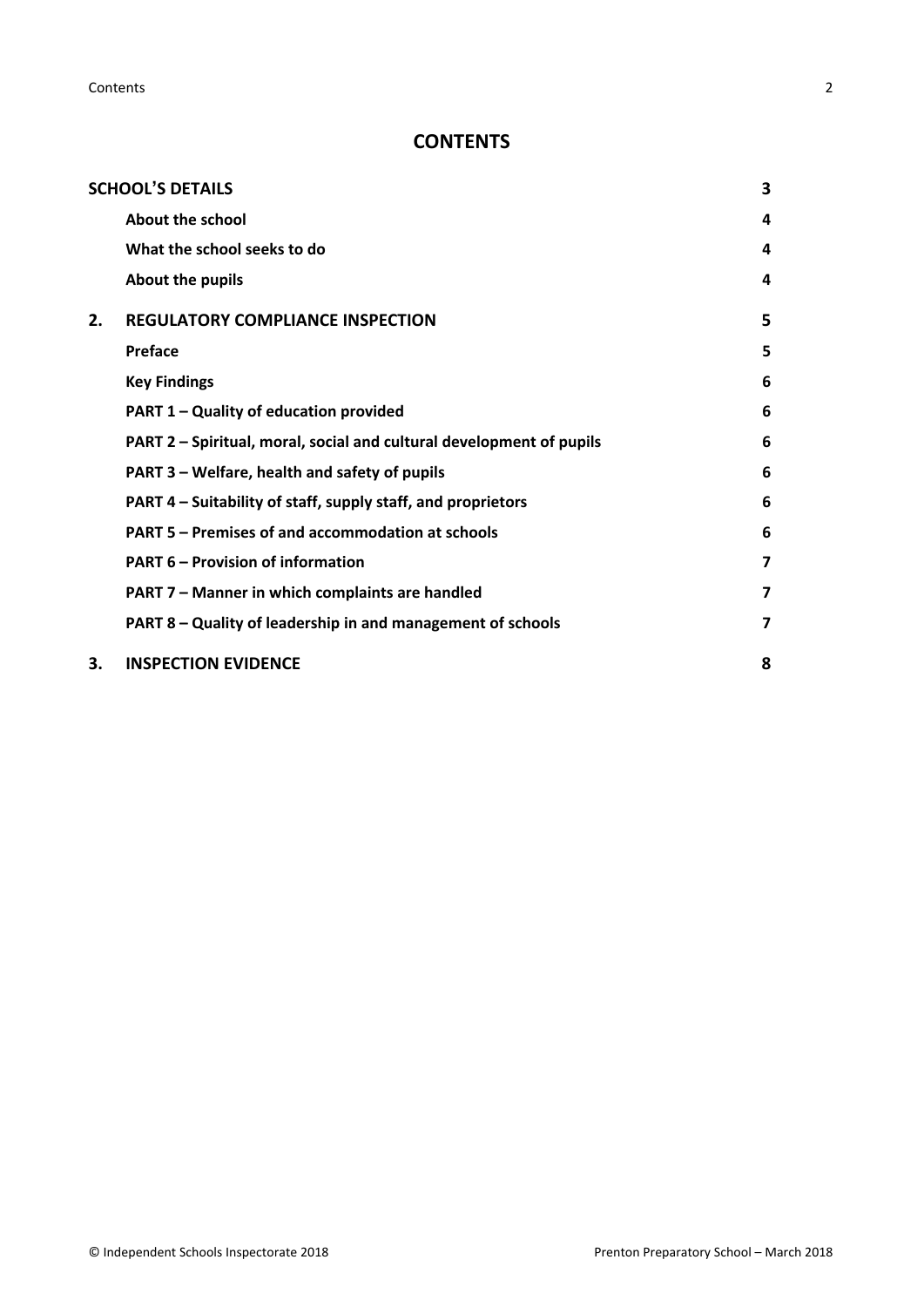| <b>School</b>            | <b>Prenton Preparatory School</b>                                                |    |                |    |
|--------------------------|----------------------------------------------------------------------------------|----|----------------|----|
| <b>DfE</b> number        | 344/6005                                                                         |    |                |    |
| <b>Address</b>           | 12 Mount Pleasant<br>Oxton<br><b>Birkenhead</b><br>Merseyside<br><b>CH43 5SY</b> |    |                |    |
| <b>Telephone number</b>  | 0151 652 3182                                                                    |    |                |    |
| <b>Email address</b>     | enquiry@prentonprep.co.uk                                                        |    |                |    |
| <b>Headteacher</b>       | Mr Michael Jones                                                                 |    |                |    |
| <b>Proprietors</b>       | Mr Michel J. & Mrs Noirin M. Aloé                                                |    |                |    |
| Age range                | 2% to 11                                                                         |    |                |    |
| Number of pupils on roll | 126                                                                              |    |                |    |
|                          | <b>Boys</b>                                                                      | 61 | Girls          | 65 |
|                          | <b>EYFS</b>                                                                      | 30 | <b>Juniors</b> | 96 |
| <b>Inspection dates</b>  | 7 to 8 March 2018                                                                |    |                |    |

## <span id="page-2-0"></span>**SCHOOL'S DETAILS**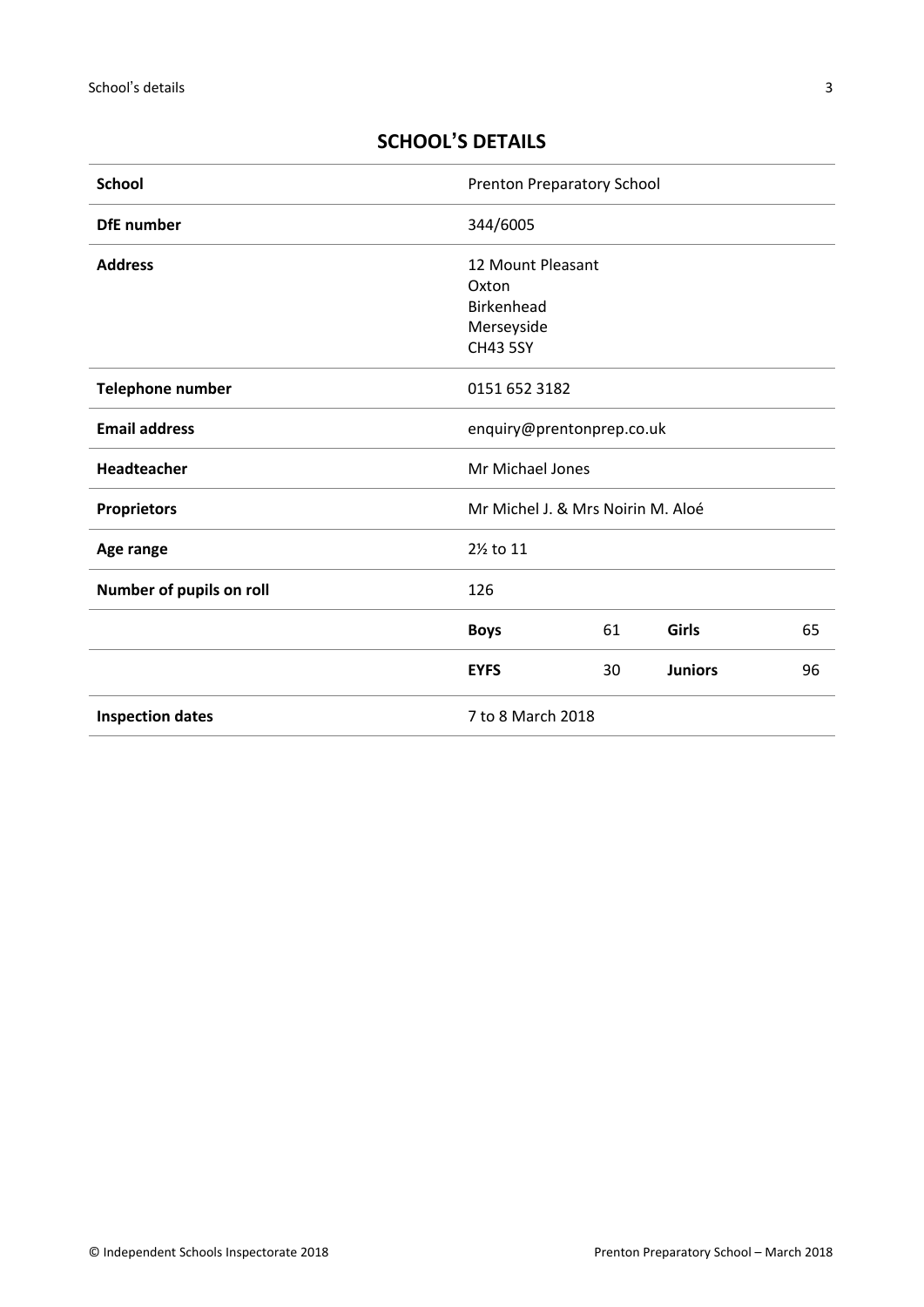#### <span id="page-3-0"></span>**About the school**

1.1 Prenton Preparatory School is a proprietorial, co-educational school for pupils aged 2½ to 11 years. It was founded in Prenton in 1935 and moved to its present site in Oxton in 1974. The school is a limited company, with governance and the financial management of the school undertaken by the proprietors. Since the previousinspection, the school has updated itsinformation and communication technology facilities. The school has an Early Years Foundation Stage for pupils aged 2½ to 5 years and infant and junior sections which educate pupils aged 5 to 7 and 7 to 11 respectively.

#### <span id="page-3-1"></span>**What the school seeks to do**

1.2 The school aims to cater for the educational and emotional needs of its pupils in a caring, nurturing, disciplined and stimulating environment, liaising closely with the home to the benefit of the individual child. It believes that every child, regardless of ability, should have the opportunity to develop selfesteem and achieve their true potential. Through a broad and balanced curriculum, the school aims to equip pupils to take their place in a multi-cultural society, as confident, polite, compassionate and tolerant individuals.

#### <span id="page-3-2"></span>**About the pupils**

1.3 Pupils come primarily from professional families on the Wirral. Pupils come from a range of cultural backgrounds, reflecting the diverse local population. Nationally standardised tests indicate that the ability of the pupils is well above average. The school has identified thirteen pupils as requiring support for special educational needs and/or disabilities such as dyslexia and dyspraxia. Three pupils in the school have an education, health and care plan and two pupils have English as an additional language. The school has identified seven pupils as being the most able in the school's population and the curriculum is modified for them and for seven other pupils who have particular talents in sport or the creative arts.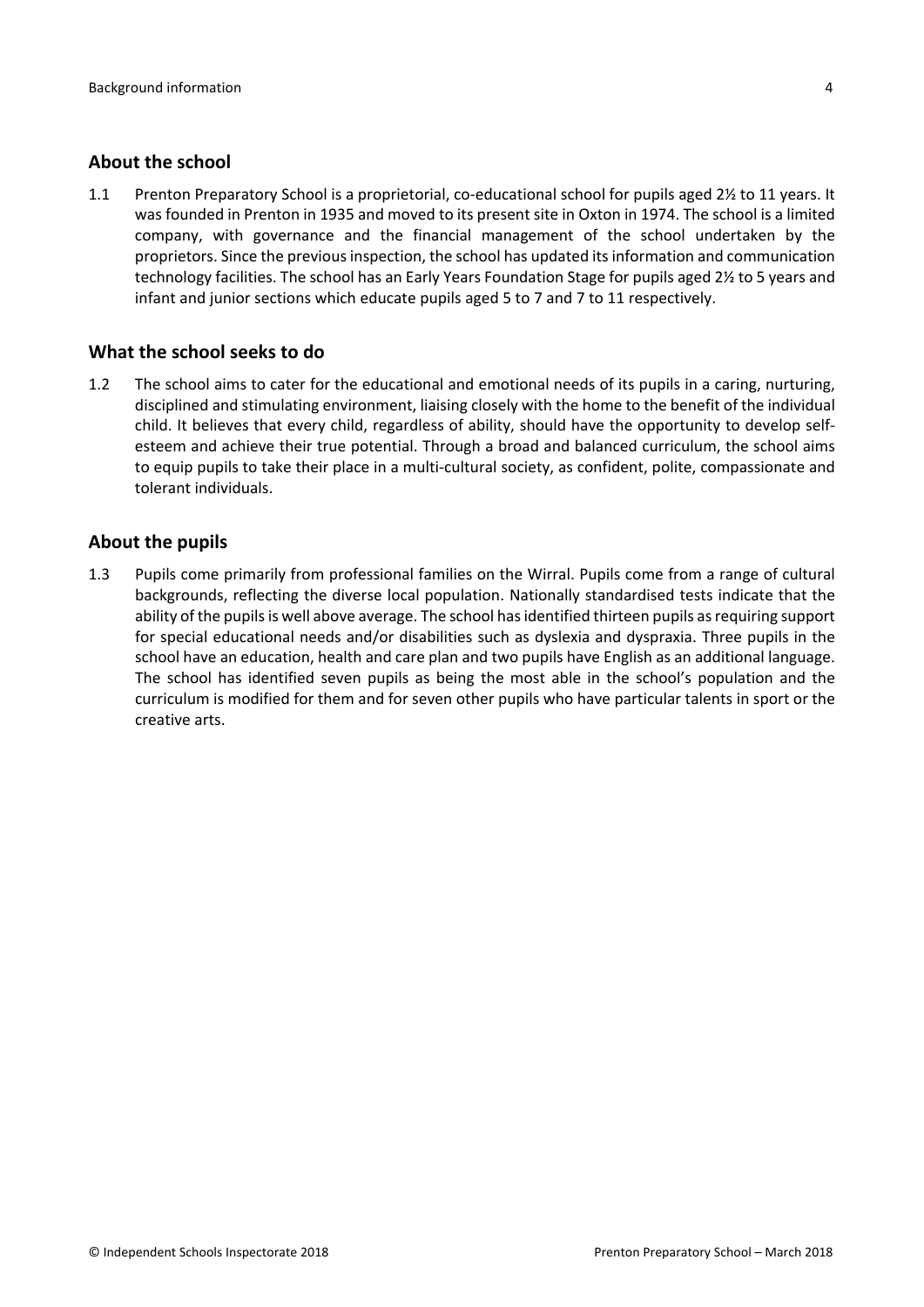## <span id="page-4-0"></span>**2. REGULATORY COMPLIANCE INSPECTION**

## <span id="page-4-1"></span>**Preface**

The registration authority for independent schools is the Department for Education (DfE), which directs inspection according to a specified frequency or at any time where the DfE has particular concerns about a school. The Independent Schools Inspectorate (ISI) is the body approved by the Secretary of State for the purpose of inspecting schools which are, or whose heads are, in membership of the associations which form the Independent Schools Council (ISC) and reporting on the extent to which they meet the Independent School Standards ('the standards') in the Schedule to the Education (Independent School Standards) Regulations 2014. Accordingly, inspection records whether the school meets each of these standards, which are arranged in eight Parts, each of which is divided into separate paragraphs. The inspection of schools that have early years settings not requiring registration similarly records whether the school complies with key provisions of the Early Years Foundation Stage statutory framework. Additionally, the inspection reports on the school's accessibility plan under Schedule 10 of the Equality Act 2010 and the ban on corporal punishment under section 548 of the Education Act 1996. It comments on the progress made by the school in meeting the compliance action points set out in the school's most recent statutory inspection.

All association independent schools will have an inspection within three yearsfrom April 2016, in accordance with the Framework and DfE requirements. The inspection may be of COMPLIANCE ONLY or a combined inspection of EDUCATIONAL QUALITY AND COMPLIANCE depending on a number of factors, including findings from their most recent inspection. Schools judged not to meet the standards may also be subject to a progress monitoring visit before their next routine inspection. The progress monitoring visit will judge whether the school has taken the necessary action to meet any un-met standards identified at their previous inspection.

The inspection was also carried out under the arrangements of the ISC Associations for the maintenance and improvement of the quality of their membership.

**This is a COMPLIANCE ONLY inspection and as such reports only on the school's compliance with the standards.** The standards represent minimum requirements and judgements are given either as **met** or as **not met**. All schools are required to meet all the standards applicable to them. Where the minimum requirements are not met, this is clearly indicated in the relevant section of the report and the school is required to take the actions specified.

Inspections do not include matters that are outside of the regulatory framework described above, such as: an exhaustive health and safety audit; compliance with data protection requirements; an in-depth examination of the structural condition of the school, its services or other physical features; contractual arrangements with parents; an investigation of the financial viability of the school or its accounting procedures.

Inspectors may be aware of individual safeguarding concerns, allegations and complaints as part of the inspection process. Such matters will not usually be referred to specifically in published reports in this document but will have been considered by the team in reaching its judgements.

Links to the full regulations and requirements can be found here: The Education [\(Independent](http://www.legislation.gov.uk/uksi/2014/3283/contents/made) School Standards) [Regulations](http://www.legislation.gov.uk/uksi/2014/3283/contents/made) 2014, Early Years Foundation Stage Statutory [Framework.](https://www.gov.uk/government/publications/early-years-foundation-stage-framework--2)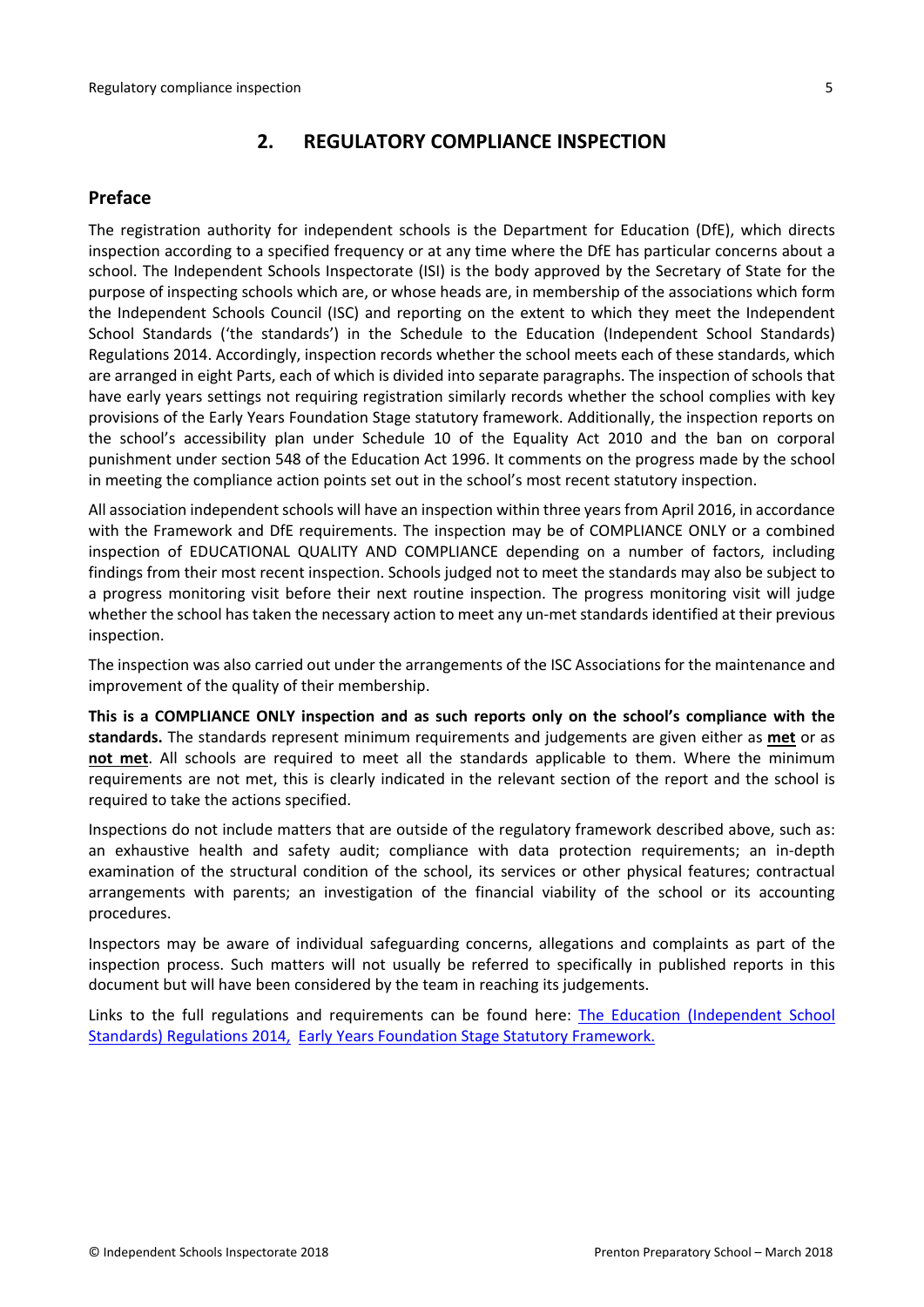## <span id="page-5-0"></span>**Key Findings**

2.1 The school meets the standards in the schedule to the Education (Independent School Standards) Regulations 2014, and relevant requirements of the statutory framework for the Early Years Foundation Stage, and associated requirements, and no further action is required as a result of this inspection.

## <span id="page-5-1"></span>**PART 1 – Quality of education provided**

- 2.2 The school measures attainment using national curriculum tests. In recent years, results have been well above the national average for maintained schools.
- 2.3 The curriculum is documented, supported by appropriate plans and schemes of work for the pupils and covers the required breadth of material. The teaching enables pupils to make good progress, encompasses effective behaviour management and is supported by suitable resources. A suitable framework for the assessment of pupils' performance is in place.
- **2.4 The standards relating to the quality of education [paragraphs 1–4] are met.**

## <span id="page-5-2"></span>**PART 2 – Spiritual, moral, social and cultural development of pupils**

- 2.5 Principles and values are actively promoted which facilitate the personal development of pupils as responsible, tolerant, law-abiding citizens.
- **2.6 The standard relating to spiritual, moral, social and cultural development [paragraph 5] is met.**

## <span id="page-5-3"></span>**PART 3 – Welfare, health and safety of pupils**

- 2.7 Arrangements are made to safeguard and promote the welfare of pupils by means that pay due regard to current statutory guidance; good behaviour is promoted; bullying is prevented so far as reasonably practicable; health and safety requirements are met, including those relating to fire safety; provision is made for first aid. Pupils are properly supervised; admission and attendance registers are maintained, as required, and there is a strategic approach to risk assessment. A disability access plan is in place.
- **2.8 The standardsrelating to welfare, health and safety [paragraphs 6–16], the requirement of Schedule 10 of the Equality Act 2010, and the ban on corporal punishment undersection 548 of the Education Act 1996, are met.**

## <span id="page-5-4"></span>**PART 4 – Suitability of staff, supply staff, and proprietors**

- 2.9 The school makes appropriate checks to ensure the suitability of staff, supply staff, and proprietors and a register is kept as required.
- **2.10 The standards relating to the suitability of those in contact with pupils at the school [paragraphs 17–21] are met.**

#### <span id="page-5-5"></span>**PART 5 – Premises of and accommodation at schools**

2.11 Suitable toilet, changing and showering facilities for pupils and appropriate accommodation for their medical and therapy needs are provided. The premises are maintained to a standard commensurate with health and safety; acoustics and lighting are appropriate; water provision is adequate. Suitable outdoor space is provided for physical education and outdoor play.

#### **2.12 The standards relating to the premises and accommodation [paragraphs 22–31] are met.**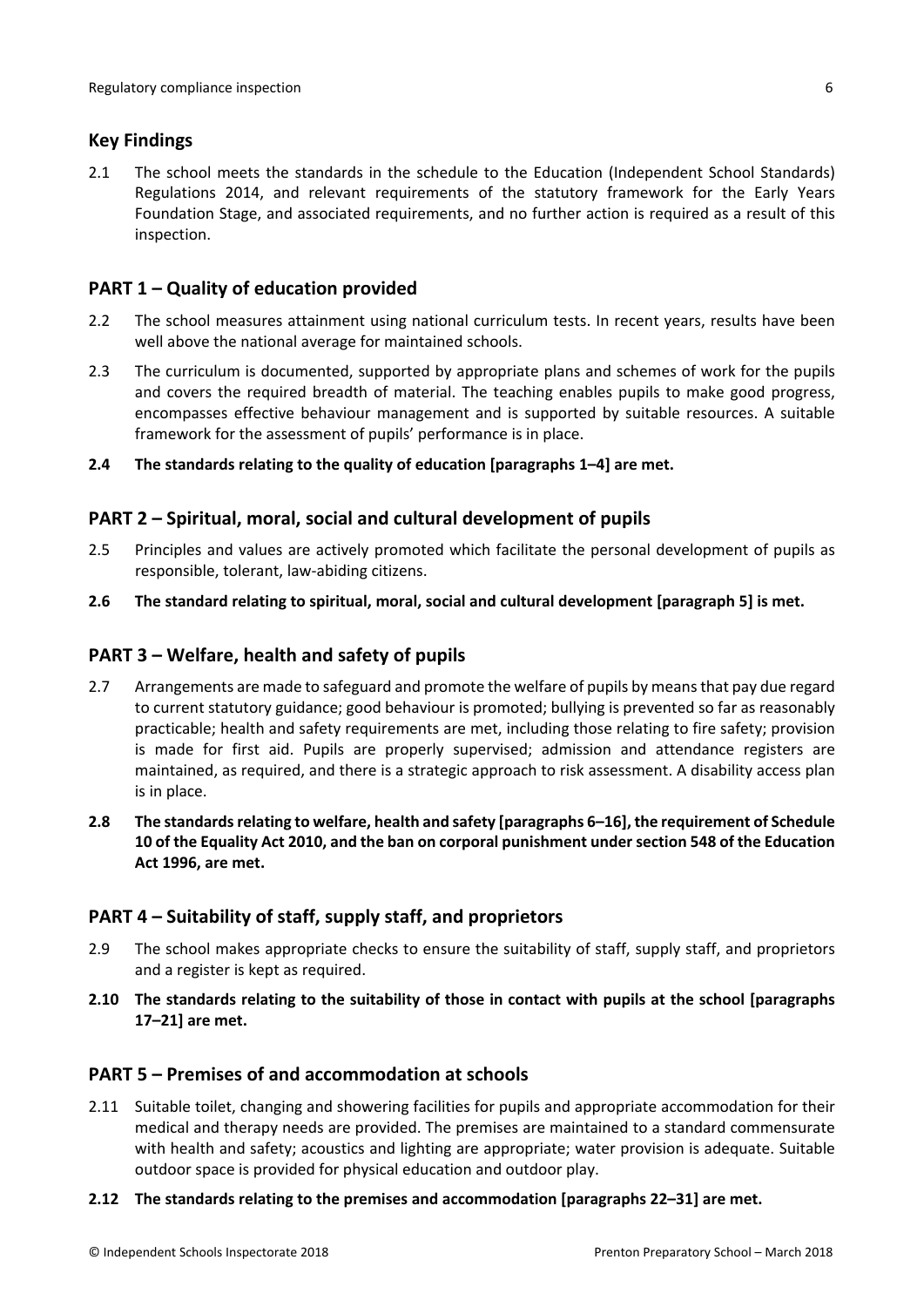## <span id="page-6-0"></span>**PART 6 – Provision of information**

2.13 A range of information is variously published, provided or made available to parents, inspectors and the Department for Education. These include details about the proprietor, the ethos of the school and the curriculum, and of the school's arrangements for admission, behaviour and exclusions, bullying, health and safety, first aid, details of the complaints procedure, and the number of complaints registered under the formal procedure during the preceding school year, and the provision for those with education, health and care plans or English as an additional language. They also include particulars of the school's academic performance during the preceding school year, and its results in public examinations, inspection reports and (for parents only) a report at least annually of their own child's progress. The safeguarding policy is posted on the school's website.

#### **2.14 The standard relating to the provision of information [paragraph 32] is met.**

#### <span id="page-6-1"></span>**PART 7 – Manner in which complaints are handled**

- 2.15 Parental complaints, if any, are handled effectively through a three-stage process, (informal, formal and a hearing before a panel of three, one of whom is independent of the school). Each stage has clear time scales, and at the third stage the panel can make findings and recommendations which are communicated to the complainant. Records are kept appropriately, including of any action taken, whether or not a complaint is successful.
- **2.16 The standard relating to the handling of complaints [paragraph 33] is met.**

#### <span id="page-6-2"></span>**PART 8 – Quality of leadership in and management of schools**

- 2.17 The proprietor ensures that the leadership and management demonstrate good skills and knowledge, and fulfil their responsibilities effectively, so that the other standards are consistently met and they actively promote the well-being of the pupils.
- **2.18 The standard relating to leadership and management of the school [paragraph 34] is met.**